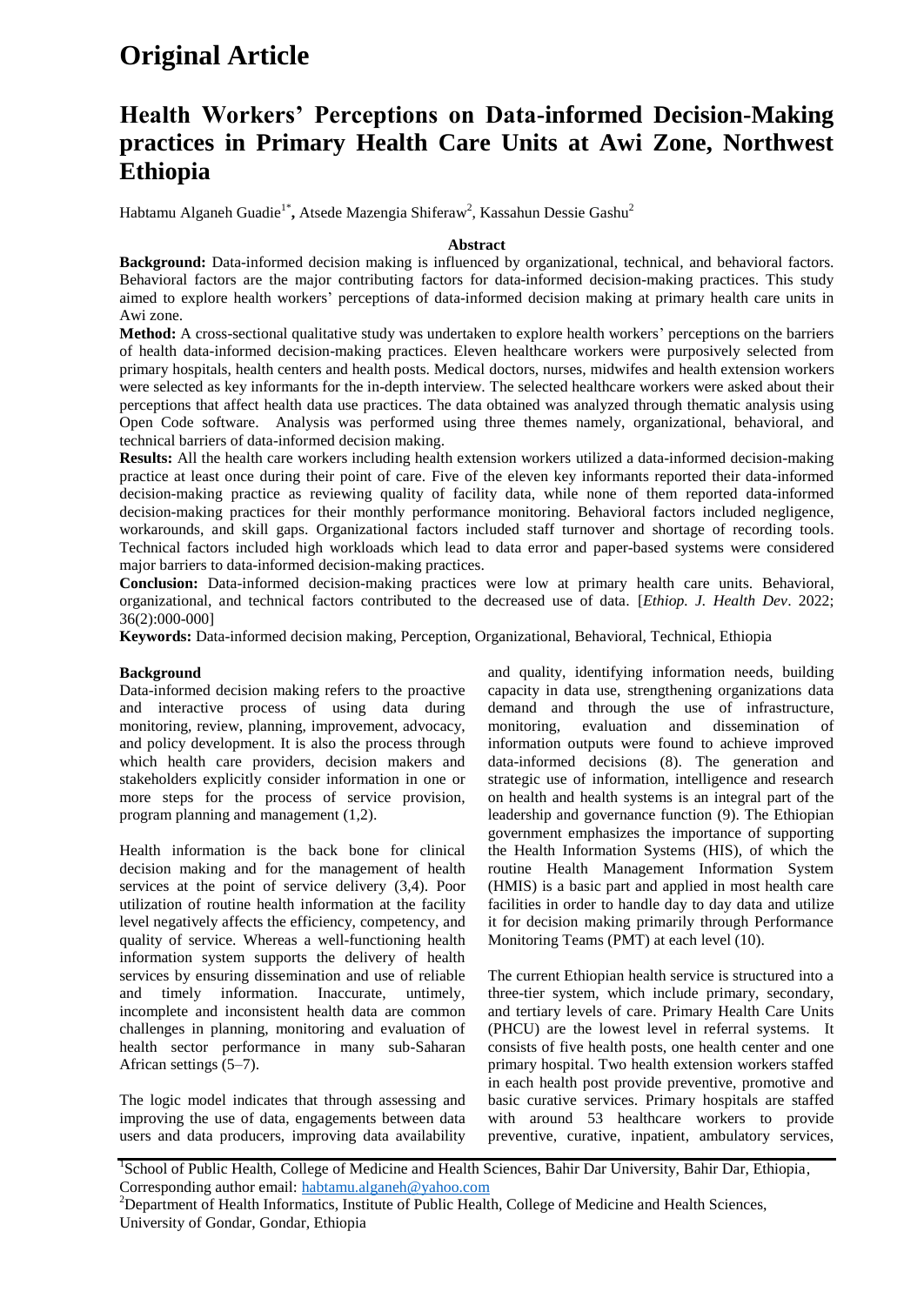and emergency surgical services. Primary hospitals serve as a referral point for health centers and a practical training center for nurses and other paramedical health professionals (11,12).

Research has found that data informed decision making is affected by various factors such as: the negligence of professionals when recording data, the unavailability of registers and other important tools for health information systems, and a lack of routine supportive supervision and feedback at the points of care (13–16).

According to Performance of Routine Information System Management (PRISM) framework, health information utilization practices of health workers is affected by different factors like behavioral, technical and organization factors (10,17–19). Among these the behavioral factor is the foremost factor (20). Behavioral factors are the major contributing factors for health care workers when utilizing information that has been collected (21,22). Health workers information collection, analysis, presentation and utilization skills are essential in order to ensure effective and efficient utilization of information at the points of care (13,23– 26). In Ethiopia, little is known about data-informed decision-making practices and its barriers at primary healthcare units. This study aimed to examine datainformed decision-making practices and its barriers on behavioral, technical, and organizational dimensions.

## **Methods**

## *Study design and setting*

A cross-sectional qualitative study was conducted in Primary Health Care Units (PHCUs) from April 1 to May 4, 2018. The study was conducted in Awi Zone, Northwest Ethiopia. Awi Zone is one of 10 Zones in the Amhara Regional state. Currently, Awi Zone has one General Hospital, three Primary Hospitals, 46 Health Centers and185 Health Posts. About 1812 health care providers are currently working in the Zone.

## **Study participants**

Unit (department) heads of health care facilities and heads of health posts under the district primary health care unit were included. In this study, one Primary Hospital, three Health Centers and three Health Posts were purposely selected. Medical doctors, Nurses, Midwifes and Health Extension Workers (Community Health Workers) were selected as key informants, considering their important role in routine datainformed decision-making practices. Eleven key informants (3 Medical doctors, 3 Nurses, 2 Midwife and 3 Health Extension Workers) were involved in the study. The number of study participants was decided based on reaching the point of information saturation. Information saturation in this study is defined as no further information being obtained from additional interviews (27). Study participants with a minimum of six-months experience were included in the study. The participants were attached to various departments (units), including emergency, medical, general surgery, pediatric, obstetrics, gynecology, ophthalmology, and psychiatric.

## **Data collection**

A Semi-structured open-ended questionnaire was used for data collection. An in-depth interview was undertaken to identify health workers' perceptions that influence data-informed decision-making practices. Key informants were selected from primary health care units that consisted of primary hospitals, health centers and health posts. The interviews were conducted with eleven health workers at primary health care units and these interviews were undertaken from April 1 to May 4, 2018. Ethics approval was obtained from the University of Gondar, Institute of Public Health, Institutional Review Board (Ref No/IPH/281/2017) and the primary health care units that participated in the study were determined prior to data collection.

An interview guide was designed to manage the discussion with the health workers. The interview questions contained neutral and open-ended questions to avoid eliciting socially desirable responses. New questions were permitted that may arise because of the discussion. Potential participants were approached at their workplace to obtain their consent to participate in the interview. They were given a brief explanation about the study and the interview. Once they agreed to participate, face-to-face interviews were conducted at the participants' workplace at their convenience. A mix of both English and Amharic languages were used throughout the interview.

The interview questions consisted of neutral and openended questions. The interview sessions were audiorecorded, except for two sessions which were manually recorded because the participants were reluctant to audio record their discussion. Each interview session took around 24–30 minutes, and the total duration of all the interviews was approximately 6 hours.

#### **Data analysis**

The analysis of the interview data was conducted according to the steps suggested by Creswell (28). First, recorded audio data and handwritten notes from the interviews were transcribed according to word processor text. Transcripts of interviews were then presented to the interviewees for validation purposes to ensure the interviewer had captured the respondents' intended meaning. Then, the interview transcripts were organized into sections for easy retrieval. Subsequently, the transcribed interviews were then coded using the qualitative data analysis software, Open code (29). Open Code was used for importing text from the interviews, to condense segments of the text, assign codes to segments of the text, to synthesize codes, write memos, find words in text, search for codes, and to link the codes to synthesized concepts.

The interview transcripts were divided into text segments and these segments were labelled using the codes. The transcripts were read repetitively to highlight parts of the text and to emphasize the sections and issues that appeared to be significant and relevant. Deductive coding was then used for the analysis.

The coded data was reviewed to detect areas of similarity and overlap between the codes. All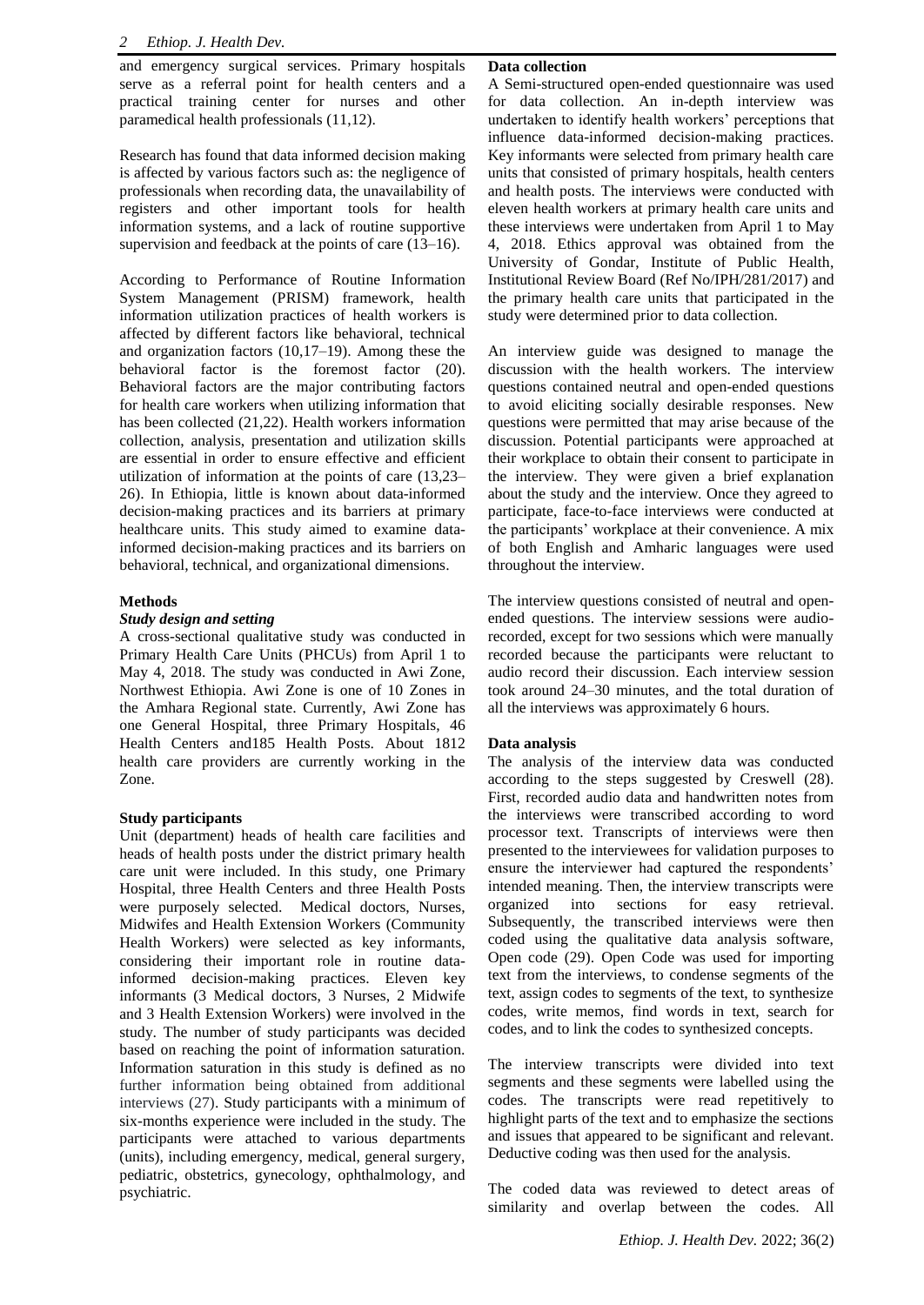overlapping and redundant codes were removed. Finally, similar codes were grouped together under themes or categories to form a major idea. Codes that appeared to share some unifying features were clustered into a theme. Thematic maps were used as visual representations to help sort the different codes into themes. All the themes were reviewed and conferred among the team members to confirm that the themes meaningfully captured the important and relevant elements of the coded extracts and the entire data set. Any variance in interpreting the findings was resolved through discussions until consensus was reached. Themes that were deemed not relevant were discarded.

#### **Results**

#### **Socio demographic characteristics**

Out of the eleven participants three of them were females. All were directly involved in handling patient and client data. Three of them were general practitioners employed in the maternity ward of the hospital and doing gynecologic and obstetric procedures. Three others were health extension workers who worked at the health post level. Three were nurses and two of them were midwives, as shown in table 1.

| Table 1: Characteristics study subjects |  |
|-----------------------------------------|--|
|-----------------------------------------|--|

| <b>Characteristics</b>         | <b>Number of participants</b> | Percentage |  |
|--------------------------------|-------------------------------|------------|--|
| <b>Sex</b>                     |                               |            |  |
| Male                           | 8                             | 72.7       |  |
| Female                         | 3                             | 27.3       |  |
| <b>Residence</b>               |                               |            |  |
| Rural                          | 4                             | 36.4       |  |
| Urban                          | 7                             | 63.6       |  |
| <b>Type of Profession</b>      |                               |            |  |
| <b>Health Extension Worker</b> | 3                             | 27.3       |  |
| Nurse                          | 3                             | 27.3       |  |
| Midwifery                      | 2                             | 18.1       |  |
| Medical doctor                 | 3                             | 27.3       |  |
| Number of study participants   |                               |            |  |
| Working in Health Post         | 3                             | 27.3       |  |
| Working in Health Center       |                               | 45.4       |  |
| Working in Primary Hospital    | 3                             | 27.3       |  |
| <b>Total</b>                   | 11                            |            |  |

#### **Data-informed decision-making practices**

All study participants were asked to discuss the practices of data-informed decisions made with clinical care, public health, and administration in their health facilities.

All participants including health extension workers mentioned that they were using routine data for identifying health problems, root causes of the problem, finding the right solution for that problem and tracking the progress of individual patients over time.

A 31-year-old Midwife said that: *"…the provider uses the patient history for referencing the clients' condition what he or she had previously."*

Two of the eleven key informants reported that their facility practiced data-informed decisions for outbreak investigations and interventions to exercise control should an outbreak arise.

A 28-year-old Nurse: *"…honestly, health information is one important component of the health system, that enables to know about your public health issues, particularly if, outbreak happens in the community, number of cases, amount of resource needed to address these outbreaks, etc. is key part of outbreak management."*

A 30-year-old Nurse: *"…example as I have told you cases like measles, polio, we may need to translate every information to action to investigate and control if outbreak arises"*

Majority (9/11) of key informants indicated that campaigns like: immunization, deworming, supplementations, etc. Intervention decisions were based on local level data. Health extension workers during their routine household visits, utilize the data to make mutual decisions with the family to improve the health of the family members.

> A 31-year-old health extension worker: *"…We collect information from house to house and from one to five network. From house-to-house scanning, we collect children less than a year, less than five years. We use this information for all kinds of purposes. Now we use different data like for deworming, vitamins A and C for less than 1 year, and we use it to identify children who is under the vaccine and not."*

> The same key informant also indicated: *"…at community level, if new home has been built, we provide home ID number, then we can use it to retrieve data on household size, the number of women in the household, the number of children in the population."*

One key informant mentioned the use of data for conducting research, however, studies mainly undertaken by students and their findings did not generally come back to the facility for use in evidencebased practices.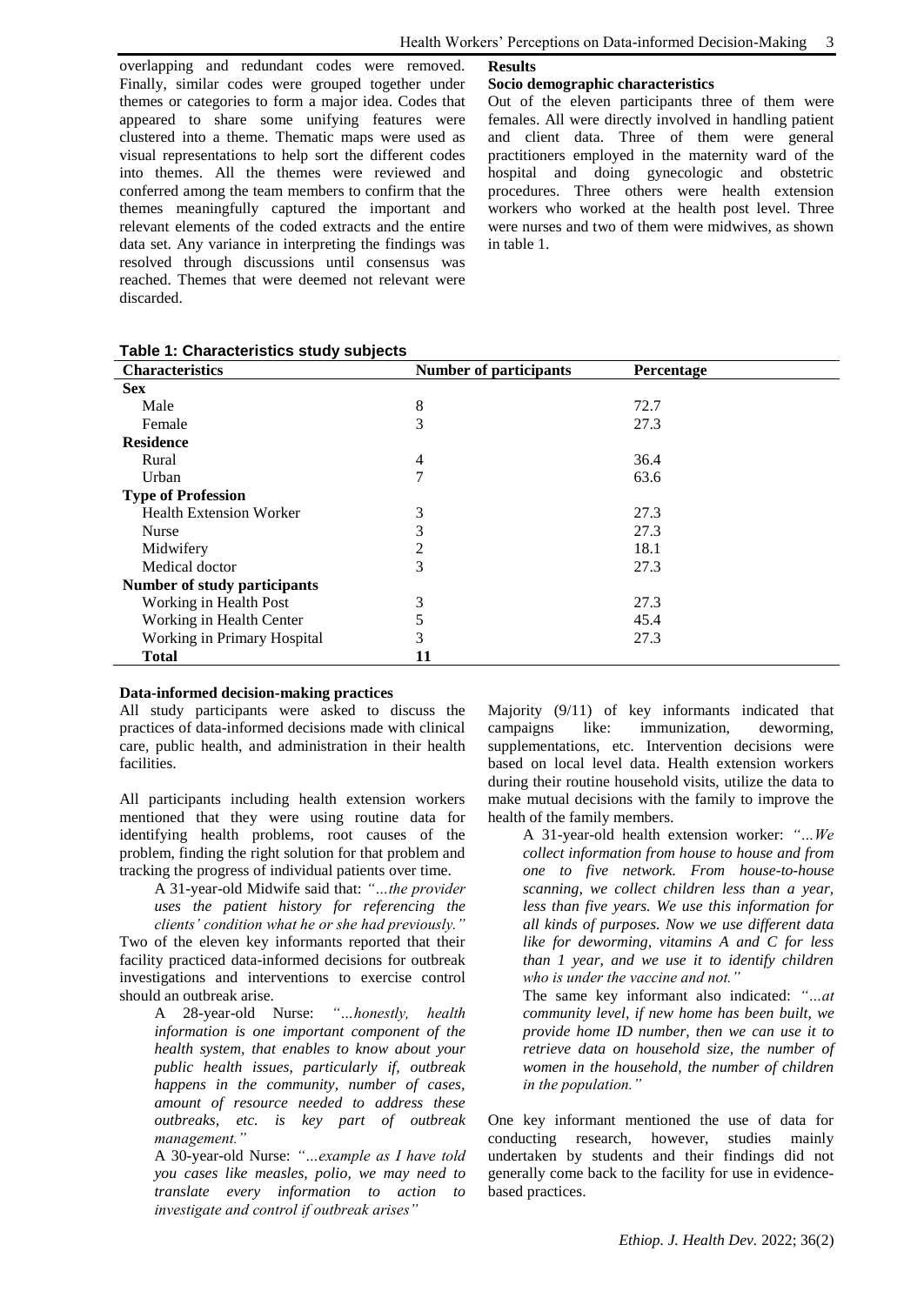### *4 Ethiop. J. Health Dev.*

A 31-year-old Midwife: *"…some researchers mainly students at higher education institution used to came for requesting the collected data to perform research, the findings however not come back for us to use for evidences."*

Respondents believed that routine health information is used for planning and reviewing the progress of their work and for the services provided to the community.

A 31-year old midwife: *"…we utilize health information in our health facilities for the plan. …the budget itself was based on its own data."*

A 30-year old Nurse: *"…for example, the top ten aggregate of information in the facility will give insight for determining demand logistics for interventions including drug stock in and out for particular health problems."*

A 30-year old health extension worker: *"…Health information is to plan for the overall health of the population."*

PMT is a team of multidisciplinary healthcare workers at each level of the health system who meet on monthly basis at all levels prior to submitting reports to the subsequent levels. It is the primary responsibility of health workers to improve data quality and to use the information regularly to monitor progress and improve performance at all levels based on the guidelines from the Federal Ministry of Health (FMOH). In this study five of the eleven key informants reported their monthly PMT reviews and utilized data-informed decisions for quality facility data. While none of the study participants reported data-informed decisions in order to review their monthly performance based on the national standard. All key informants revealed that health facilities were considering local-level data during their planning processes.

A 26-year old midwife: *"The PMT used to sit together and check for data quality, if incorrect or inaccurate, or false report will be returns to the unit where it came from. It means that someone is going to check into someone else's unit as what looks like the tally sheet, report, client cards and cross check as it is correct. So, it goes through all of this, and that's what we use it. So, I think we can say that there is a better way of utilizing data."*

A 28-year old Nurse: *"…. HMIS indicators regarding health information system mainly focus on data quality; to mention some; LQAS, report timeliness and report completeness data elements reported monthly to monitor the national HIS performance. This indicates that data use practice has no performance monitoring indicator. So that stakeholders at all health levels will not give emphasis."*

Based on the views of the respondents, it is noted that providing onsite training on HIS-activities and implementing digital systems were reported as vital steps in improving the process.

A 28-year old Nurse: *"…we face gaps in-school courses given in the universities will not enable you directly to implement during employment. It needs pre-service and on-job training."*

A 30-year old Nurse: *"…on-site training as means to overcome this issue."*

A 31-year old midwife: *"…to improve gaps in utilization of health information we use day to day follow up as one means and there is sometimes external supervision every three or six month accordingly."*

A 28-year old Nurse: "*If system becomes computerized, you may not have the chance to lose information. It eases access, analysis and enhance data use"*

## **Factors that influence data-informed decision making**

Data-informed decision-making practices could be influenced by many factors. In this study, preestablished themes namely: behavioral factors, organizational factors and technical factors were used to identify major factors that affect data-informed decision-making practices at primary health care units at various levels.

According to the findings, majority of health professionals agreed that behavioral factors were major contributing factors for the utilization of health information at the point of service delivery, followed by organizational factors.

A 30-year old Nurse reported: "…*I believe that information as big resource of the institution and in my opinion for quality data we should start from careful recording of each and every thing."* A 29-year old Midwife reported: "…*I collect routinely data from my patients and didn't use it for another purpose other than reporting, because if I need trainings on information use and analysis, information needs to be analyzed.*"

A 28 year old Nurse: *"The most important thing to avoid being carelessness during collection and use of health information at the point of delivery and more vigilant about the information that we have and when to utilize it. You are the only one responsible for the patient data you collected; no one is going to remind you about the information that you capture and utilize for different purposes.*"

A 24-year old Physician said: "…i*n terms of documentation during our clinical work, we routinely collect data from customers and we didn't transform it in to useable form because of the workload and analysis skill we acquire.*"

The same respondent also indicated *"…In maternal unit we collect data daily from our customers, we generate report from this data, and we try to see the trend, but we need further analysis skills like how to calculate indicators because indicators are instruments for measuring the program.*"

Lack of basic knowledge, attitude, skills, health workers' negligence and non-adherence to the standards were some of the behavioral factors. Respondents also listed: lack of indicators for data use, staff turnover, poor accountability to data and shortage of resources as organizational factors (table 2).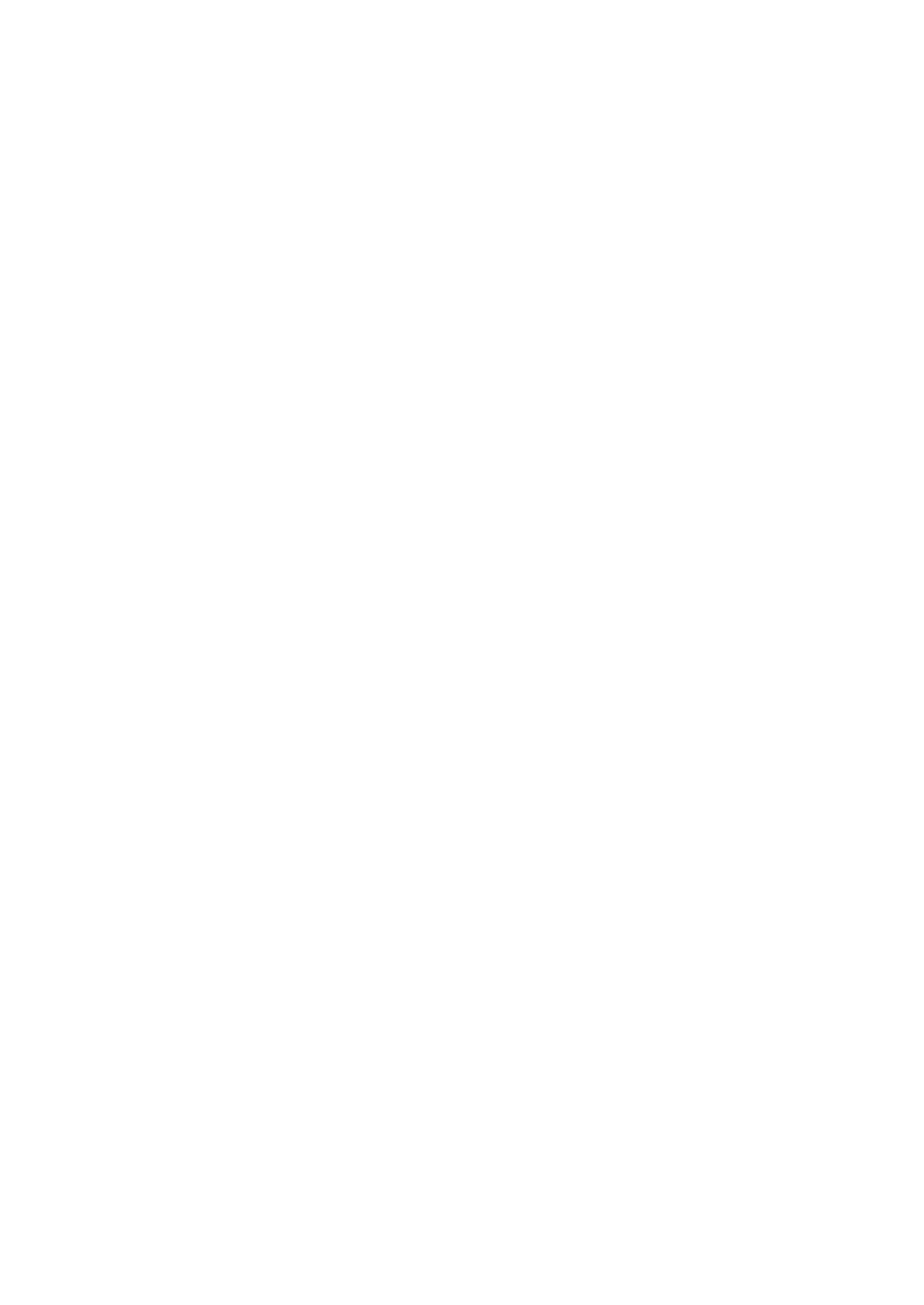| Category          | <b>Factors influencing data-informed decision making</b>                      |  |
|-------------------|-------------------------------------------------------------------------------|--|
| <b>Behavioral</b> | 1. Lack of awareness and knowledge on data-informed decision making           |  |
| factors           | Lack of enthusiasm when working with the data Poor attitude in data use<br>2. |  |
|                   | Lack of analytics and interpretation skills<br>3.                             |  |
|                   | Care providers' negligence when using and handling data<br>4.                 |  |
|                   | Non-adherence to Health Information System /HIS/ standards<br>5.              |  |
|                   | Inappropriate use and poor handling of data collection tools<br>6.            |  |
|                   | Inadequate computer skills<br>7.                                              |  |
|                   | Lack of commitment by care providers for data use practices<br>8.             |  |
|                   | 9.<br>Negligence                                                              |  |
|                   | 10. Workaround                                                                |  |
| Organizational    | Lack of indicators to measure local level data use practices                  |  |
| factors           | High staff turnover<br>2.                                                     |  |
|                   | Poor accountability systems<br>3.                                             |  |
|                   | Shortage of recording tools<br>4.                                             |  |
|                   | 5.<br>Shortage of trained manpower in the health information systems field    |  |
|                   | Inconsistency of training for newly recruited care providers<br>6.            |  |
|                   | Poor data quality<br>7.                                                       |  |
| <b>Technical</b>  | High workload leads to data errors and missing data<br>1.                     |  |
| factors           | Care providers prioritize patient/client care over data entry<br>2.           |  |
|                   | Paper-based systems do not allow easy access and analysis of data<br>3.       |  |

**Table 2: Factors that influence data-informed decision making** 

**Suggestions to improve data-informed decision making**

Study participants provided suggestions that can be implemented at primary health care units. A few have been listed below:

- Skilled human resource development aimed at improving health information systems
- Allocated budgets for health information systems at facility levels
- Consistent awareness and on-job training
- Establishing accountability systems and cultures for data use practices in health facilities by preparing the "DO" and "DON'T DO" guidelines
- Incorporate data use practices into the integrated follow-up and supportive supervision checklist
- In the long term, policy makers should consider formulating indicator/s for datainformed decision making
- Implementing electronic health record systems could facilitate data use practices
- Motivating health workers and health administrators to boost their performance in utilizing health information

## **Discussion**

Healthcare is a complex system, with multiple interdependencies and an array of factors which influence the outcomes. Complex systems are open, unpredictable, and continually adapting to their environment (30). No single source of data can explain how a complex system behaves; therefore, several data sources are required to understand the performance of a complex system in healthcare. Data enables the improvement of health systems by identifying problems and enabling the identification of opportunities to improve and advance existing or new systems in the healthcare industry.

Data enables health professionals and to understand and improve their services by providing them with the insight and the tools to describe what is going on and to compare their performance, either against known standards or against previous performance. In the present study, key respondents from primary health care units mentioned their routine use of data for identifying health problems, root causes of the problem, and to be able to find the right solution for that problem and check the progresses of individual patients and clients over time in health facilities including health posts at the community level. This finding is consistent with studies reported previously (31,32).

Research has found that continuity of health care is only understood with access and use of timely and adequate data collected from the individual patient and client. Overall, the quality of care is determined by routine data-informed clinical decisions made by care providers. This study found that health professionals

<sup>&</sup>lt;sup>1</sup>School of Public Health, College of Medicine and Health Sciences, Bahir Dar University, Bahir Dar, Ethiopia, Corresponding author email: habtamu.alganeh@yahoo.com

<sup>&</sup>lt;sup>2</sup>Department of Health Informatics, Institute of Public Health, College of Medicine and Health Sciences, University of Gondar, Gondar, Ethiopia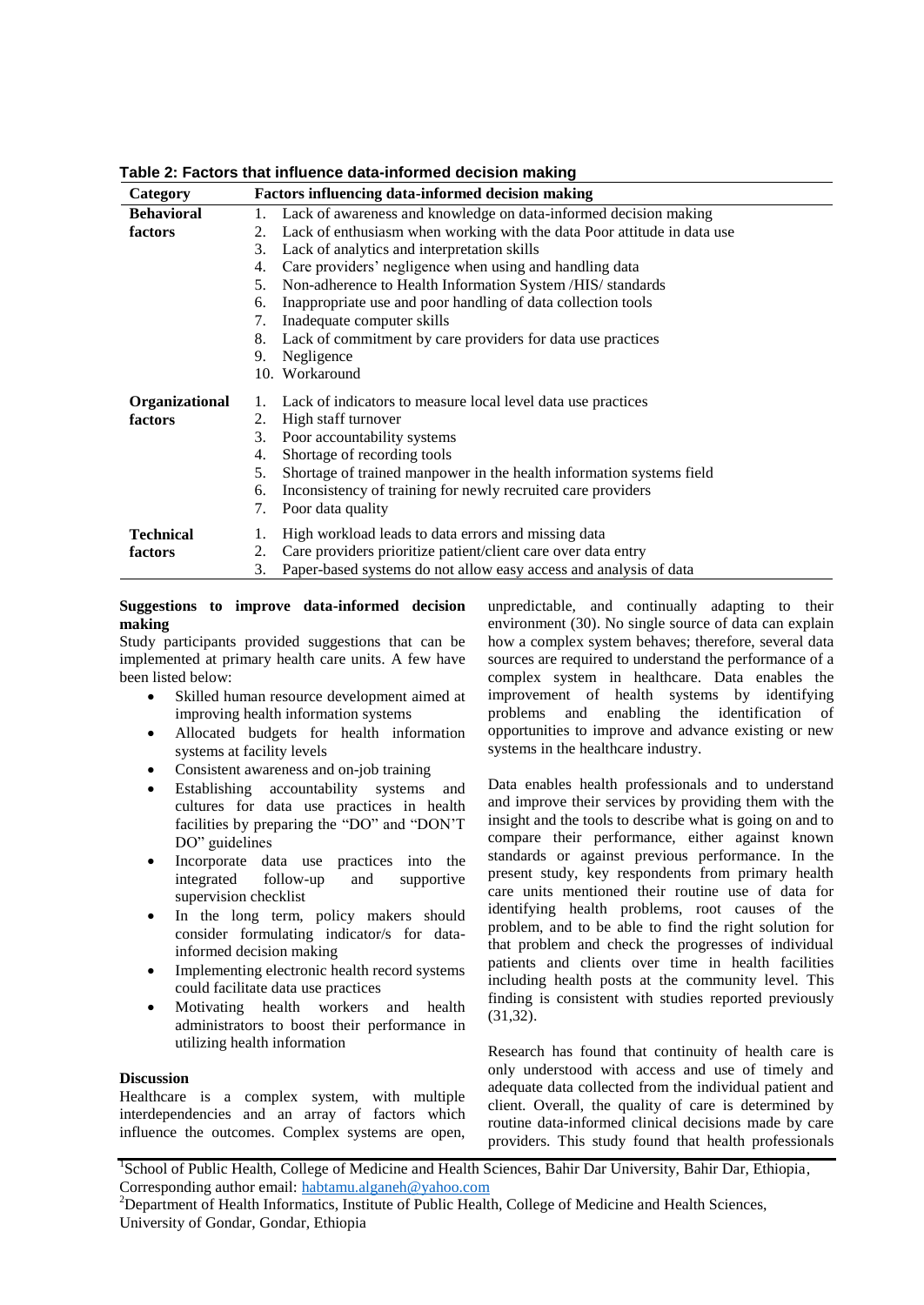use the data at the point of care. Findings in this study are consistent with previously reported studies (33,34).

Data-informed decision making is also part of disease surveillance processes. Routinely collected surveillance data is beneficial in enabling health workers to review the occurrence of outbreaks and the progression status of any diseases they may have developed in the area. Patient data or case-findings provide important information regarding the epidemiology of the outbreak. In this study, however, only two of the eleven key informants reported that their facility had a data-informed decision-making culture which they used to track and follow progression of epidemics. However, this finding contradicts the results reported by other studies (9,15). This might be due to the emphasis provided by government towards health data and facility, to facilitate quality data.

Public health facilities are authorized bodies that are responsible for the catchment households and the community at large. To identify, prioritize, intervene and to control the leading health problems in the community, health professionals would rely on the use of local-level data including community rumors. In this study, most key informants indicated that health workers make data-informed decisions mainly for campaigns like child immunization, deworming, supplementations, etc. Health extension workers during their routine household visits, use data to make mutual decisions for the family members' wellbeing. This finding is in line with the results of other studies  $(19,25)$ .

The FMOH guideline encourages all health facilities and health administrative organizations at all levels of the health system to establish PMTs primarily, to ensure the use of available data for performance monitoring and evaluation. The present study revealed that PMTs are established according to the recommended standards, however, their monthly PMT meeting was not held on a regular basis and during meetings their focus was mainly on improving the quality of facility data. This is consistent with previously conducted research (21,26). According to the Ethiopian HMIS guideline, PMT should be established according to the recommended standards at all levels of the health system including community level health posts. The established PMT needs to have meetings chaired by the head to check the quality of data and review the performance of the facility monthly. During the meetings, the team needs to: identify, prioritize, investigate root causes, propose, and decide on the best solutions for the problems, approve action plans, monitor, evaluate and circulate the minutes of the meeting. Most planning processes are dependent reliable information. This study also identified the demand for data to be used in the planning process for all facilities.

Health facility-based studies account for a large portion of existing research. This is due to its feasibility and the reduced cost of conducting the study. Key informants agreed on the value of facility data for research purposes, however, to date there has not been a study that has been conducted using data from any of the participants. Only students undertake their thesis using data from the facility, however their studies are only for academic purposes. This finding is line with the results of other studies reported previously (35,36).

This study attempted to identify behavioral, organizational, and technical factors that affect datainformed decision-making practices at primary health care units. Based on the findings, many of the informants admitted that they did not have adequate skills to utilize information at the facility level, furthermore they revealed that they did not take part in trainings related to information handling and utilization during their academic years or as part of a seminar. Research indicates that training is vital for improving data informed decision making practices at the lower levels of the health care system (21,26,37).

This study demonstrated that health workers' knowledge, attitude and their commitment also affected their data-informed decision-making practices in their routine activities. Respondents stressed that negligence could cause the healthcare workers to unintentionally write notes on the wrong field. Inappropriate use and poor handling of data collection tools (e.g. registers) are also a challenge in facilities (15,20,25).

Moreover, some healthcare workers forget to write their notes regarding their patients and then had to try and remember and type out all the details about their sessions with their patients, which may result in the omission of vital details or incorrect and/or insufficient reporting of details for some patients. This problem impacts data-informed decision making and could be a problem for other health workers viewing the notes, in terms of patient-care plans or to enhance data-informed decision making. Healthcare workers write down all related data in notebooks and later transfer the information into the register due to insufficient access to the register and other important forms that are unavailable at the patients' bedside. Research supports that behavioral factor in general affect the utilization of health information at the point of care for evidencebased practices. A study performed in Northwest Ethiopia, found that data analytic skills have an influence on the information utilization practices of health worker.

Organizational factors also have an influence on datainformed decision-making practices within the facility. Among the factors, a shortage of HIS resources was reported as having an association with the timely availability of data and information use. The availability of registers and tally sheets impacts the data use practices of the organization and the country. Through reviewing the results of other studies, it is clear that the availability of resources for data capture has an impact on data use practices for health workers (20). No HMIS indicators were used in the routine assessment of health workers' practices on datainformed decision making, however, data quality monitoring indicators were available in the national HMIS indicator reference guide. A failure of institutionalizing appropriate indicators would impact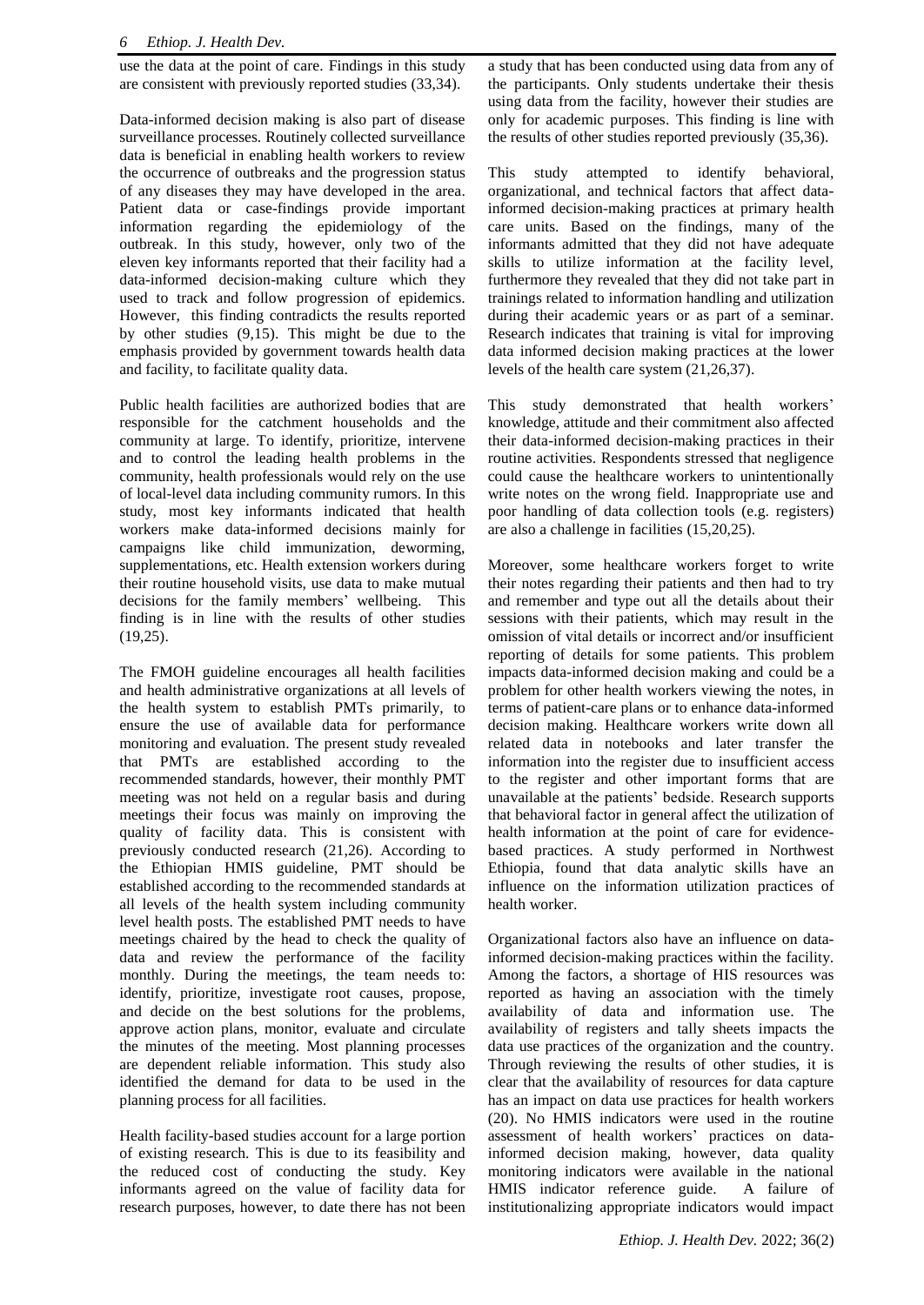the data use culture and limit the prioritization of the use of indicators to assist with the collection of quality data.

Other organizational factors like, poor accountability systems and an inconsistency of training for newly recruited care providers were also reported as bottle necks for data-informed decision-making practices in primary health care units. This result is consistent with other findings reported previously (15,21,26).

In this study, technical factors were raised during indepth interviews. Among these factors, the burden of added work resulting from adequate data capture and an overlap of activities were major contributing factors.

According to findings, the utilization of technology improves the access to data informed decision making (38,39). A study in Kenya also revealed that these challenges can be resolved through motivational packages, including training the Health Workers (40). These finding suggest that human resource development, securing budgets for health information systems, subsequent awareness creation, instituting eHealth systems and motivation of health workers were major solutions to be deployed at each level of the primary health care units. This study pointed out that introducing technology to health care data informed discission making practices could improve service provision and the quality of data.

#### **Conclusion and Future Recommendations**

Health professionals were generally aware of datainformed decision-making practices at the point of care, however, institutional culture on data-informed decision-making practices were low. Behavioral factors like the lack of commitment and skill gaps; organizational factors like staff turnover and poor accountability systems, and technical factors like workload and paper-based systems were major barriers for data-informed decision-making practices at primary health care units. Further research needs to be done to validate these findings. Training for health workers on data-informed decision making is still vital to improve their data-informed decision-making practices at the point of care. The Government needs to provide special attention to motivating staff members, providing responsibility for health professionals, and implementing electronic medical record systems in the organization. Establishing accountability systems for data use in decision making and research could improve the culture of data-informed decision-making practices.

This study has the following strengths and limitations. This study included a diverse sample of participants in the study. Participants quotations were used to increase the transparency of interpretations in the study. This study was done only in government health facilities which may limit the transferability of the findings. Social desirability bias might be a limitation in the study as the findings depended on self-reported data.

#### **Ethical Issues**

An ethical clearance letter was obtained from the Institutional Review Board of the University of Gondar. Permission was obtained from heads of the health facilities and informed consent was obtained from each participant. Data was collected anonymously, and researchers attempted to reduce personal descriptions.

## **Funding**

No funding was obtained for this study.

## **Availability of data and materials**

Data will be available upon request from the corresponding author.

## **Consent for publication**

Not applicable

#### **Authors' contributions**

HAG developed the proposal, collected the data. HAG, KDG and AMS analyzed the data and prepared the manuscript and read and approved the final manuscript.

#### **Acknowledgements**

We would like to express our appreciation to the Zonal Health bureau and healthcare workers who participated in the study.

#### **Abbreviations**

FMOH: Federal Ministry of Health; HIS: Health Information System; HMIS: Health Management Information System; LQAS: Lot Quality Assurance system; PHCU: Primary Health Care Unit; PMT: Performance Mentoring Team

#### **References**

- 1. Belay T, Mbuya N, Rajan V. Data utilization and evidence-based decision making in the health sector: survey of three Indian states. 2009 [cited 2021 Dec 23]; Available from: [https://openknowledge.worldbank.org/handle/](https://openknowledge.worldbank.org/handle/10986/3161) [10986/3161](https://openknowledge.worldbank.org/handle/10986/3161)
- 2. Abouzahr C, Boerma T. Policy and Practice Health information systems : the foundations of public health. 2005;014951(04).
- 3. Lærum H, Karlsen TH, Faxvaag A. Use of and attitudes to a hospital information system by medical secretaries, nurses and physicians deprived of the paper-based medical record: A case report. BMC Med Inform Decis Mak. 2004 Oct 16;4.
- 4. AbouZahr C, Health TB-B of the W, 2005 undefined. Health information systems: the foundations of public health. SciELO Public Heal [Internet]. [cited 2021 Dec 23]; Available from: [https://www.scielosp.org/article/ssm/content/r](https://www.scielosp.org/article/ssm/content/raw/?resource_ssm_path=/media/assets/bwho/v83n8/v83n8a10.pdf) [aw/?resource\\_ssm\\_path=/media/assets/bwho/](https://www.scielosp.org/article/ssm/content/raw/?resource_ssm_path=/media/assets/bwho/v83n8/v83n8a10.pdf) [v83n8/v83n8a10.pdf](https://www.scielosp.org/article/ssm/content/raw/?resource_ssm_path=/media/assets/bwho/v83n8/v83n8a10.pdf)
- 5. Ogega P. Data use challenges and the potential of live visualization tools data-A case study of health data-use workshops in Zambia. 2017 [cited 2021 Dec 23]; Available from:

<https://www.duo.uio.no/handle/10852/60022>

6. Mutale W, Chintu N, Amoroso C, Awoonor-Williams K, Phillips J, Baynes C, et al.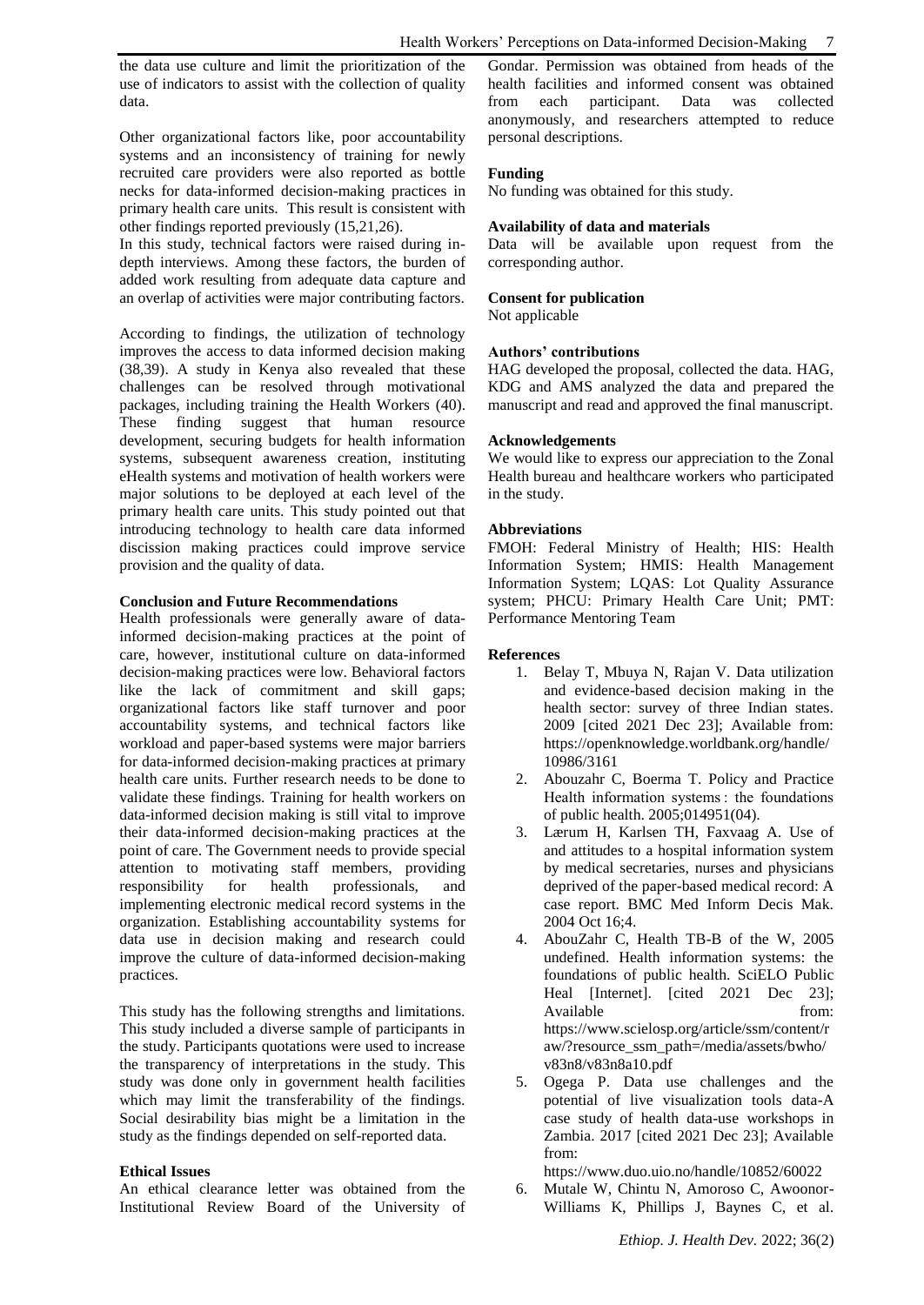Improving health information systems for decision making across five sub-Saharan African countries: Implementation strategies from the African Health Initiative. BMC Health Serv Res. 2013;13(SUPPL.2).

- 7. Solomon NM. Health information generation and utilization for informed decision-making in equitable health service management: The case of Kenya Partnership for Health program. Int J Equity Health. 2005;
- 8. Nutley T, Reynolds HW. Improving the use of health data for health system strengthening. Glob Health Action. 2013;
- 9. Andualem M, Kebede G, Kumie A. Information needs and seeking behaviour among health professionals working at public hospital and health centres in Bahir Dar, Ethiopia. BMC Health Serv Res. 2013;
- 10. Aqil A, Lippeveld T, Hozumi D. PRISM framework: A paradigm shift for designing, strengthening and evaluating routine health information systems. Health Policy Plan. 2009;
- 11. Ministry of Health F. HMIS Information Use Guide. 2013. p. 1–59.
- 12. FMOH. Health Sector Transformation Plan. Addis Ababa: Federal Democratic Republic of Ethiopia, Ministry of Health. 2015. [Internet]. [cited 2021 Dec 23]. Available from: [https://www.globalfinancingfacility.org/sites/g](https://www.globalfinancingfacility.org/sites/gff_new/files/Ethiopia-health-system-transformation-plan.pdf) [ff\\_new/files/Ethiopia-health-system](https://www.globalfinancingfacility.org/sites/gff_new/files/Ethiopia-health-system-transformation-plan.pdf)[transformation-plan.pdf](https://www.globalfinancingfacility.org/sites/gff_new/files/Ethiopia-health-system-transformation-plan.pdf)
- 13. Nicol E, Bradshaw D, Uwimana-Nicol J, Dudley L. Perceptions about data-informed decisions: An assessment of information-use in high HIV-prevalence settings in South Africa. BMC Health Serv Res. 2017;
- 14. Nutley T, Gnassou L, Traore M, Bosso AE, Mullen S. Moving data off the shelf and into action: an intervention to improve datainformed decision making in Cote d'Ivoire. Glob Health Action. 2014;
- 15. Shiferaw AM, Zegeye DT, Assefa S, Yenit MK. Routine health information system utilization and factors associated thereof among health workers at government health institutions in East Gojjam Zone, Northwest Ethiopia. BMC Med Inform Decis Mak. 2017;17(1).
- 16. Yu TH, Fu PK, Tung YC. Using medication utilization information to develop an asthma severity classification model. BMC Med Inform Decis Mak. 2017 Dec 20;17(1).
- 17. MOHSW. Performance of Routine Health Information System Management in Liberia : 2012;(October):1–41.
- 18. Hill C, Snow J. PRISM Tools for Assessing , Monitoring , and Evaluating RHIS Performance. Prism Perform Routine Inf Syst Manag. 2010;
- 19. Yitayew S, Asemahagn MA, Zeleke AA. Primary Healthcare Data Management Practice and Associated Factors : The Case of Health Extension Workers in Northwest Ethiopia Abstract : 2019;2–7.
- 20. Asemahagn MA. Determinants of routine health information utilization at primary healthcare facilities in Western Amhara, Ethiopia. Cogent Med [Internet]. 2017;4(1):1– 11. Available from: [https://www.cogentoa.com/article/10.1080/23](https://www.cogentoa.com/article/10.1080/2331205X.2017.1387971) [31205X.2017.1387971](https://www.cogentoa.com/article/10.1080/2331205X.2017.1387971)
- 21. Dagnew E, Woreta SA, Shiferaw AM. Routine health information utilization and associated factors among health care professionals working at public health institution in North Gondar, Northwest Ethiopia. BMC Health Serv Res. 2018;
- 22. Kagaruki GB, Kimaro HC, Mboera LG. Factors affecting utilization of evidence based health information system for effective supply chain of essential medicine in Tanzania: a case study from Mbeya Region. J Health Inform Dev Ctries [Internet]. 2013;7(1):62– 75. Available from: [http://jhidc.org/index.php/jhidc/article/view/9](http://jhidc.org/index.php/jhidc/article/view/99/139) [9/139](http://jhidc.org/index.php/jhidc/article/view/99/139)
- 23. Hotchkiss DR, Aqil A, Lippeveld T, Mukooyo E. Evaluation of the Performance of Routine Information System Management (PRISM) framework: Evidence from Uganda. BMC Health Serv Res. 2010;
- 24. Gutheil TG. Fundamentals of medical record documentation. Psychiatry (Edgmont). 2004;
- 25. Shagake SS. Data Management Knowledge, Practice and Associated Factors of Ethiopian Health Extension Workers in Gamo Gofa Zone, Southern Ethiopia: A Cross-Sectional study. J Heal Med Informatics [Internet]. 2014;5(1):1–5. Available from: [https://www.omicsonline.org/open](https://www.omicsonline.org/open-access/data-management-knowledge-practice-and-associated-factors-2157-7420.1000150.php?aid=24450)[access/data-management-knowledge-practice](https://www.omicsonline.org/open-access/data-management-knowledge-practice-and-associated-factors-2157-7420.1000150.php?aid=24450)[and-associated-factors-2157-](https://www.omicsonline.org/open-access/data-management-knowledge-practice-and-associated-factors-2157-7420.1000150.php?aid=24450) [7420.1000150.php?aid=24450](https://www.omicsonline.org/open-access/data-management-knowledge-practice-and-associated-factors-2157-7420.1000150.php?aid=24450)
- 26. Abajebel S, Jira C, Beyene W. Utilization of health information system at district level in jimma zone oromia regional state, South west ethiopia. Ethiop J Health Sci. 2011;
- 27. Saunders B, Sim J, Kingstone T, Baker S, Waterfield J, Bartlam B, et al. Saturation in qualitative research: exploring its conceptualization and operationalization. Qual Quant. 2018 Jul 1;52(4):1893–907.
- 28. Creswell JW. Research Design Qualitative, Quantitative, and Mixed Methods Approaches Inc .accessed on May,  $12/2018$ https://www.academia.edu/26353013/John\_W .\_Creswell\_Research\_Design\_Qualitative\_Qu antitative\_and\_Mixed\_Methods\_Approaches\_ SAGE\_Publications\_Inc\_2009\_. SAGE\_Publ. Third Edit.
- 29. ICT Services and System Development and Division of Epidemiology and Global Health (2015).OpenCode 4.Umeå: Umeå University; 2015. 2015.
- 30. bmj JB-, 2018 undefined. Changing how we think about healthcare improvement. bmj.com [Internet]. [cited 2021 Dec 23]; Available from:

[https://www.bmj.com/content/361/bmj.k2014.](https://www.bmj.com/content/361/bmj.k2014.abstract)